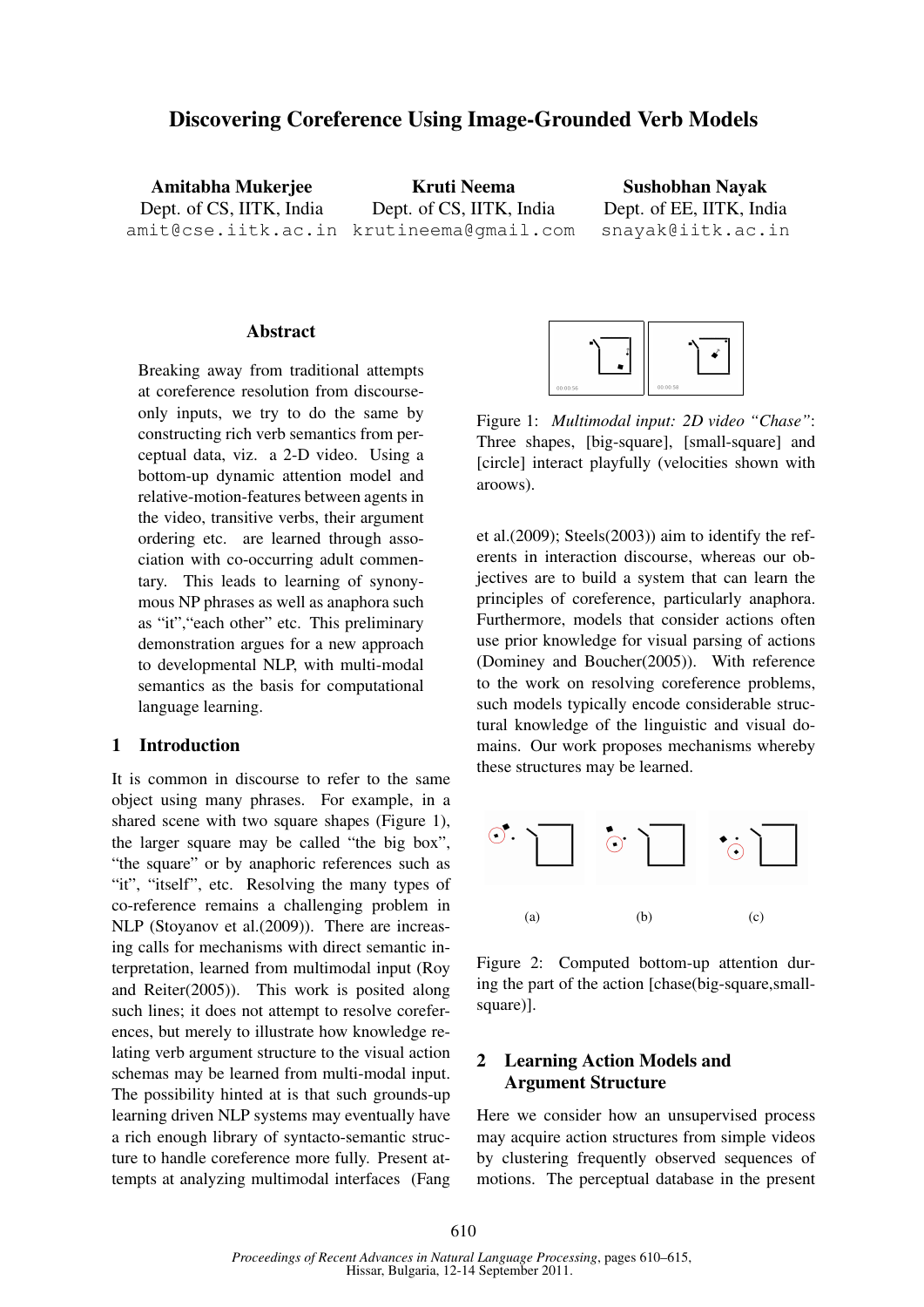model is a single 2-D video (from Heider and Simmel(1944)) (Figure 1). Here, the referent objects (a big square, a small square and a circle) are moving around, interacting with each other, and are easily segmented, as opposed to static referents in game-like contexts used in other multimodal co-reference analysis (Fang et al.(2009)). This presents a mechanism for learning events, which is extremely difficult in general contexts. The linguistic database consists of a co-occuring narrative with 36 descriptions of the video. In the 13 from the original Stanford corpus asked the subjects to discriminate actions in a fine and coarse manner. The subsequent 23 collected by us, also from student subjects, were completely unconstratined. Thus, these narratives exhibit a wide range of linguistic variation both in focus (perspective) and on lexical and construction choice.

We consider two-agent spatial interactions, which correspond to verbs with two arguments. The model uses bottom-up dynamic attention (Figure 2) to identify the objects that are related by attention switches (Satish and Mukerjee(2008)). The system considers pairs of objects attended to within a short timespan, and computes two inner-product features a)  $pos$ *·velDiff*  $[(\vec{x}_B \vec{x}_A$ ) ·  $(\vec{v}_B - \vec{v}_A)$ ] and b) *pos·velSum* [( $\vec{x}_B - \vec{x}_A$ ) ·  $(\vec{v}_B + \vec{v}_A)$ . The temporal histories of these feature vectors are then clustered using the temporal mining algorithm Merge Neural Gas (Strickert and Hammer(2005)). Four action clusters are discovered, two of which correspond to [comecloser] and [move-away], and two correspond to [chase](Figure 3). Chase has two clusters because it is asymmetric, and the primary attention may be on the chaser (cluster 3) or on the chased (cluster 4). By computing the feature vectors with the referents switched, the system can by itself determine this alternation.

These learned models or *visual schemas* are acquired prior to language, and defined on the perceptual space. The learned models include the agents participating in the action, which constitutes the visual arguments of the action. They will next be related to the linguistic input.

Associating with textual phrases: Next, when our computational learner encounters language, it associates perceptual objects under attention to linguistic units in the co-occurring utterances. For this, it first considers those sentences which overlap temporally with the period when the ac-



Figure 3: *Feature Vectors of the Four Clusters* : CC:  $C_1$ , MA:  $C_2$ , Chase(focus is on [chaser]):  $C_3$ , Chase(focus is on [chased]):  $C_4$ ; The clusters reflect the spatio-temporal proximity of the vectors.

tion clusters are active, using an approach similar to (Roy and Reiter(2005)). One can now align sentences with objects in attentive focus to identify the names of objects (nouns) (Yu and Ballard(2004)). At this point, we assume that the learner knows these nouns, which are not considered as labels for verbs. Extremely frequent words (e.g. the, an, etc) are also dropped from consideration for mapping to actions. Using 1-, 2- and 3-word sequences from the text, the strongest associations for the action clusters are shown in Figure 4, and we see that clusters 1 [come-closer] and 2 [move away] have strongest associations with "move toward each" and "move away", but these are not very dominant over other competitors. On the other hand, for clusters 3 and 4 [chase], there is a strong association with the word "chase".

Next, it associates sentences uttered during the cognitive focus and correlates them with these actions. The strongest associations are learned as labels for actions (verbs) (Satish and Mukerjee(2008)).

Linguistic Constructions and Argument Structure mapping: At this stage the system knows the most preferred names for the participants (e.g. "big square"), as well as the label for the action (e.g. "chase"). Among the utterances co-occurrent with the action, it now computes the probability of different orderings for the units (e.g. the ordering of "chase"+grammatical-particle, [chased] and [chaser]). Here [chased], [chaser] are used by us for clarity - the system knows these based as a trajector-object distinction, in terms of visual focus. For cluster C3, the pattern *[chaser] chas\* [chased]* dominates with frequency 0.90,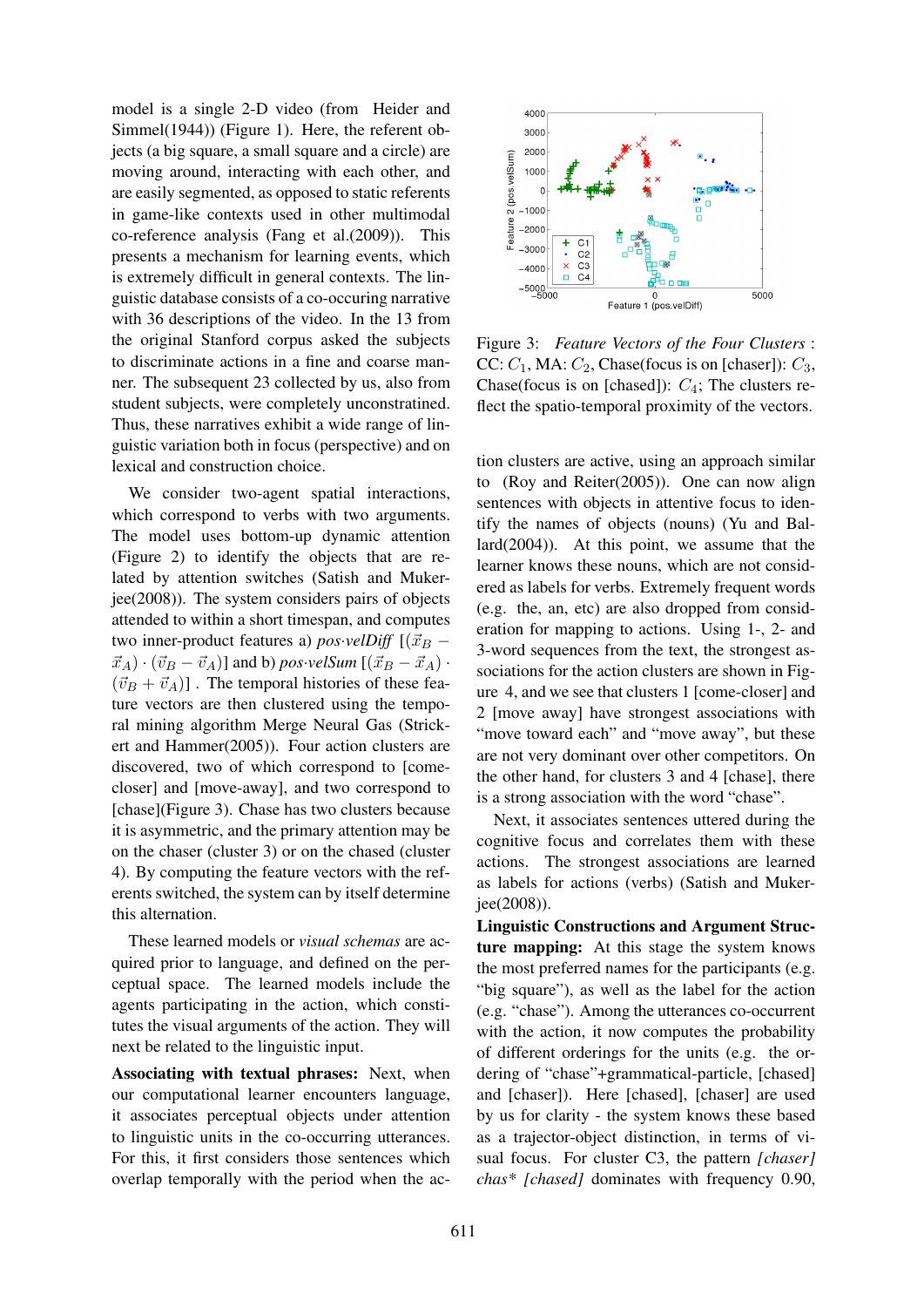| <b>CLUSTER 1</b>                            |       | <b>CLUSTER 2</b> |                         | <b>CLUSTER 3</b> |                          | <b>CLUSTER 4</b> |                        |       |
|---------------------------------------------|-------|------------------|-------------------------|------------------|--------------------------|------------------|------------------------|-------|
| (Come-Close)                                |       | $(Move-Awav)$    |                         |                  | (Chase)                  |                  | (Chase)                |       |
| ONE WORD LONG LINGUISTIC LABELS(MONOGRAMS)  |       |                  |                         |                  |                          |                  |                        |       |
| corner                                      | 0.077 |                  | away                    | 0.069            | chase                    | 0.671            | chase                  | 0.429 |
| move                                        | 0.055 |                  | move                    | 0.055            | other                    | 0.185            | after                  | 0.112 |
| attack                                      | 0.042 |                  | chase                   | 0.049            | around                   | 0.183            | out                    | 0.033 |
| TWO WORD LONG LINGUISTIC LABELS(BIGRAMS)    |       |                  |                         |                  |                          |                  |                        |       |
| each other                                  | 0.086 |                  | move away $0.111$       |                  | chase around $0.306$     |                  | chase after $0.218$    |       |
| move toward                                 | 0.065 |                  | go into                 | 0.035            | each other               | 0.227            | just chase             | 0.060 |
| toward each                                 | 0.065 |                  | into with               | 0.035            | chase each               | 0.198            | chase out              | 0.058 |
| THREE WORD LONG LINGUISTIC LABELS(TRIGRAMS) |       |                  |                         |                  |                          |                  |                        |       |
| move toward each                            | 0.182 |                  | go into with            | 0.099            | chase each other $0.558$ |                  | just chase out $0.142$ |       |
| toward each other                           | 0.182 |                  | run away out $0.051$    |                  | start run away           | 0.132            | run away out $0.047$   |       |
| move close together $0.114$                 |       |                  | scare in corner $0.032$ |                  | begin to move            | 0.127            | to go after            | 0.031 |

Figure 4: Figure showing the strongest association of linguistic lebels and action clusters. Dominant association of [chase] with the word "chase" is evident.

and in C4 its frequency is 0.84. This construction matches sentences such as "The square chased the circle" or "The big square was chasing them". In a minority of cases, it also notes the construction *[chased] chase+particle by [chaser]*. Thus, it determines that with high probability, the construction for the action [chase] in English is *[chaser] chase+particle [chased]*. We assume our computational learner has this level of competence (the input to Algorithm 1) before it attempts to detect substituted arguments and missing arguments in linguistic structures. Now we are ready to address the question of coreference.

#### 3 Synonyms and Anaphora

We propose a plausible approach towards discovering anaphora-mappings in Algorithm 1. For discovering synonymy, the model needs only to relate participants in known events, such as [chase], with the phrases it observes in the sentence before and after the word "chase" (Steps 1 and 2 of the algorithm). Whie attempting to discover synonyms and named entities of the discourse, the system discovers referentially stable mappings for fixed, single referents. But it also discovers several other units whose referents are dynamically determined by the recent discourse. This may be considered as a semantically-driven approach for discovering grammatical structures like 'the word order of arguments', and 'the phenomenon anaphora'.

Pronominal Anaphora ("it"): In Fig. 5, computing the relative motion features between the two objects in attentive focus (Fig. 2, the big square ([BS]) and the small square ([SS]) the learner finds that the motion sequence matches the visual schema for the action [chase], and given the order of the objects in the feature computation, one can say that the visual schema encodes the semantics of the predicate *chase( [BS], [SS])*. Note however, that we do not explicitly use any predicates or logical structures; these are implicit in the visual schema. However, we remove some of the topmost frequent words "the" in this analysis where they appear as part of a phrase. If the entire phrase is a common word (e.g. "it", "they"), it is retained.

We now consider several sentences cotemporaneous with the scene of Fig. 5. For example in *large square chases little square*, when we match the arguments with the linguistic construction, we can associate "large square" with [BS] and "little square" with [SS]. Now, "big square" and "little square" are already known as labels for [BS] and [SS], so "large square" is associated with [BS] as a possible synonym map.

Another sentence aligned with the same action, *it is chasing the small box* results in the associations "it":[BS], and "small box":[SS]. Similarly, in *chases little block*, there is no referent at all for [BS], and "little block" is identified as a possible synonym for [SS].



Figure 5: Frame sequence in video showing predicate *chase(BS,SS)*.Corresponding narrations include *large square chases little square*, *it is chasing the small box* and *chases little square*.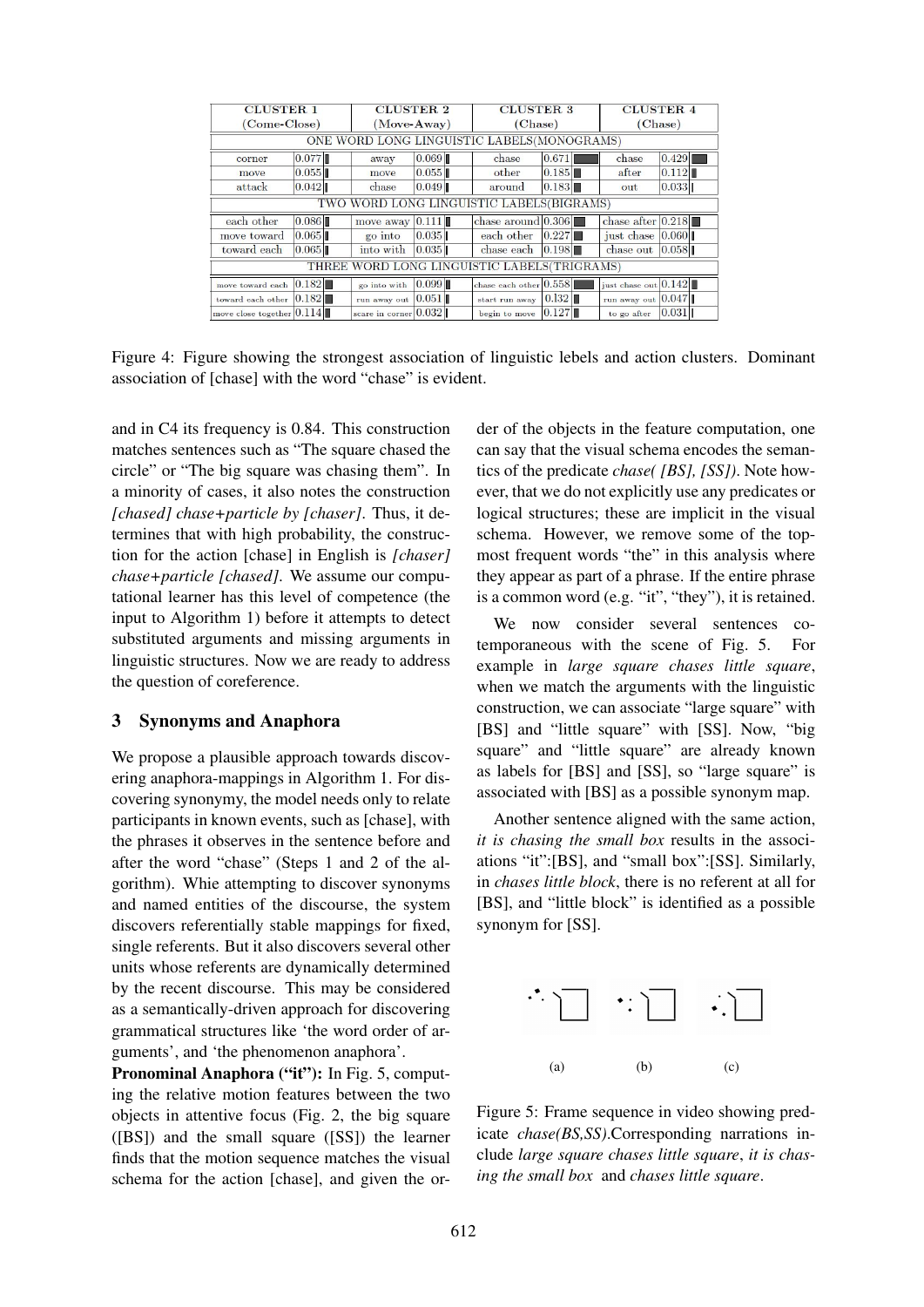Estimating Probabilities for Action Maps: In obtaining frequency estimates for synonyms, we require these phrases to co-occcur with instances where a known verb appears. However, even with 36 parallel narratives, the perspectival variation among speakers is such that quite often the same scene will not be focused on, and even where it is, completely unknown phrases may be used (e.g. "tries to get" for "chases"). Thus, one is not able to label these phrases. In order to demonstrate the plausibility of this approach, the results reported below are divided into two parts - one mainly based on "chase", and the other making a further (unimplemented) assumption that other verbs such as "hit" and "push" may also be known using mechanisms similar to those used to discover [chase]. The two differing assumptions are:

- a. *Chase-only:* Linguistic forms for [move away] and [come closer] are diffuse, so we consider primarily the learned cluster [chase]. We discover that [chase] maps to "follow", and include sentences with "follow" leading to a corpus of 36+9 sentences which is still small with infrequent specific strings.
- b. *+Hit+Push:* In the second model, we assume that in addition to [chase], we have action models and linguistic mappings for the actions [hit] and [push], which occur often in the commentary.

The second (stronger) results should be taken as indicative of the plausibility of the approach, and not as a complete implementation of the algorithm.

Discourses Mapping [chase] Only: Of the three classes of actions for which we have acquired visual schemas from the perceptual data, the narratives for [come-closer] and [move-away] have widely varying constructions. Focusing on the action chase, we discover that it maps to two verbs in the linguistic descriptions: "chase", and "follow". Constructions for both have the structure *[chaser] verb+particle [chased]*.

There are only  $36 + 9$  sentences with "chase" + "follow", so the data for these arguments is rather sparse. After ruling out phrases that have a sample size of one, cases where the conditional probability of the entity given the phrase is 1 (Steps 3 and 4 of the algorithm), is taken as a synonym (names known earlier in italics) — {[BS]: *big square*,

square, big box, large square, big block, bigger square}; {[SS]: *little square*, small square, little box};{[C] : *circle*, little circle, ball, small circle}.

Algorithm 1 A plausible approach towards the discovery of anaphora.

### *Input* :

1. Set of timestamped action predicates *Verb*(*arg1*, *arg2*)

2. Set of timestamped narrative sentences

### *Alignment* :

1. Align co-occurrent predicates with sentences containing the corresponding verb.

2. Increment the object associations against each language phrases  $L_i$ :

- For linguistic constructs of the form  $\lfloor \langle L_1 \rangle \rfloor$ verb  $\langle L_2 \rangle$ ], map  $L_1$  to arg1 and  $L_2$  to arg2
- For constructs of the form  $\lfloor \langle L_1 \rangle \rfloor$  verb by  $\langle L_2 \rangle$ ], map  $L_1$  to arg2 and  $L_2$  to arg1

3. For set of three agents (big and small square, circle), plus pairs (total 6 objectgroups), estimate the conditional probability P(object/language phrase).

4. If the probability is close to 1, the language phrase is likely to be a proper synonym of the corresponding object.

5. If some linguistic units are acting as a synonym for multiple objects, their referent may not be fixed, but may depend on some other aspect.

Now, after ruling out synonyms and infrequent phrases (those occurring only once), we are left with three units - "it", "them" and "each other" (Table 1). We were surprised ourselves that all three instances found are anaphora. Noticing that these units don't have a fixed referent, other regularities are searched by which their referents can be identified. This may be the start of a process which leads to the idea of anaphora.

With  $[hit] + [push]$ : While we have no computational models for actions such as [hit] and [push], there is considerable evidence that these concepts are typically acquired fairly early, and also reflected in early vocabularies (Clark(2003)). In the analysis next (Table 2), we assume the availability of [hit] and [push] models in addition to [chase], and consider the same analysis as above, but now on the larger set of sentences encoding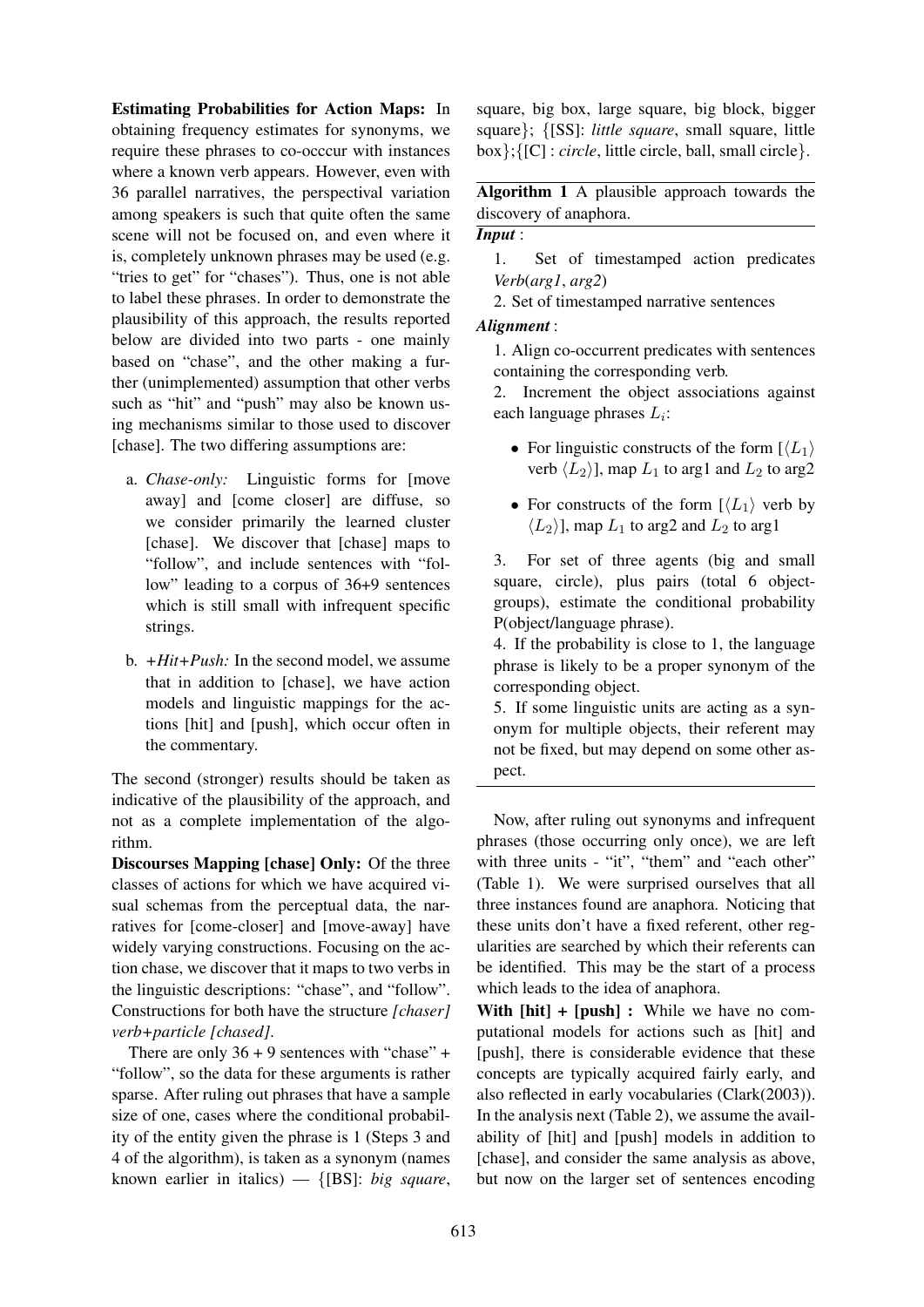| Phrase    | #  | <b>BS</b> | <b>SS</b> | $\mathsf{C}$ |      | <b>BSSS SSC</b> |
|-----------|----|-----------|-----------|--------------|------|-----------------|
| (Ph)      | Ph | /Ph       | /Ph       | /Ph          | /Ph  | /Ph             |
| it        | 10 | 0.5       | 0.4       | 0.1          | 0    |                 |
| them      | 5  |           |           |              | 0.2  | 0.8             |
| each      | 3  | 0         | 0         | 0            | 0.66 | 0.33            |
| other     |    |           |           |              |      |                 |
| [missing] | 15 | 0.46      | 0.2       | 0.33         | 0    |                 |

Table 1: Conditional probability computation (with values in the column headers) for the non-synonymical arguments in sentences mapping [chase] action.

these actions. A few additional synonyms are learned ("he" for [BS], "small box", "little block" for [SS]). Also the labels "square and circle", and "little circle and square" are associated with the combination [SS&C], sentences mapping multiple predicates where both were involved in a patient role. These results may also be interpreted as a slightly advanced stage for the learner, when it has acquired these additional structures.

Step 5 of Algorithm 1 gives the first indication of phenomena such as anaphora. After synonym matching, words remain that are not assigned to any single entity but as in the [chase]-only case, they can be applied to multiple referents. To the learner, this implies that this aspect, that these phrases can be applied to multiple referents, is stable, and not an artifact related to a single action or context. The learner may now attempt to discover other regularities in how the referents for each of these words is assigned. This requires even greater vocabulary, since the prior referent must also be known.

| Phrase    | #  | <b>BS</b> | <b>SS</b> | $\mathcal{C}$ | <b>BSSS SSC</b> |      |
|-----------|----|-----------|-----------|---------------|-----------------|------|
| (Ph)      | Ph | /Ph       | /Ph       | /Ph           | /Ph             | /Ph  |
| it        | 19 | 0.63      | 0.26      | 0.11          |                 | 0    |
| each      | 10 | 0         | $\Omega$  | 0             | 0.9             | 0.1  |
| other     |    |           |           |               |                 |      |
| they      | 6  | 0         | 0         | 0             | 0.66            | 0.33 |
| them      | 5  | 0         | 0         | 0             | 0.2             | 0.8  |
| [missing] | 29 | 0.59      | 0.24      | 0.17          | $\Omega$        |      |

Table 2: Conditional probability computation (with values in column headers) for the arguments of [chase], [hit] and [push].

Focusing on the word "it", and assuming a

greater inventory of verbs, we can consider sequences of sentences such as *The bigger square just went inside the box / Looks like it is chasing the small square*. The "it" in the second sentence is known to our learner as [BS] based on the video parse, and one notes how the agent in the previous sentence is also [BS]. In another situation we have *The large square was chasing the other square / And it got away*. Here the "it" refers to the most recent antecedent, [SS] (though in other examples, it refers to the parallel antecedent). In the chaseonly case, we note that "it" refers to the immediately previous referent in 6/10 situations. Two cases involve plural vs single disambiguation: e.g. *Big square is chasing them / They outrun it*, and one case involves parallel reference, e.g. *Now the big square is hitting the small square / It has hit it again* (in fact, unlike our learner, the reader may have difficulty disambiguate the "it"s here). While the referent identification pattern isn't very clear, the learner realizes that "it" at least refers to some earlier referent in the discourse.

Further, even reciprocal anaphors such as "each other" can be recognized since sentences such as *they hit each other* overlap with multiple predicates with switched arguments (*hit([BS],[SS])* and *hit([SS],[BS])*). Beyond this little domain, as our learner is exposed to thousands of linguistic fragments every day, these regularities are likely to get reinforced.

Finally, considering the cases of missing arguments, there are two cues available to the early learner: a) that the relevant action involves two arguments, but fewer are available in the discourse, and b) that the missing argument refers to an antecedent in the discourse. In English, zero anaphora is a very common phenomenon. Even in our very small corpus, there are 570 agents, of which 99 are zero anaphors. Clearly this is a sufficiently high probability phenomenon which deserves the attention of the early learner. Once the absent argument is observed, it can be associated with the appropriate argument. Note that since this substitution is occurring at the semantic level and not in the syntax, only antecedents matching the activity will be considered. Estimating the probabilities in terms of frequencies even for this very small dataset, reveals that of the 99 zero anaphors, 96 refer to the most recent agent argument, often coming as a series e.g. *big square says "uh uh, don't do that" / pushes little square*